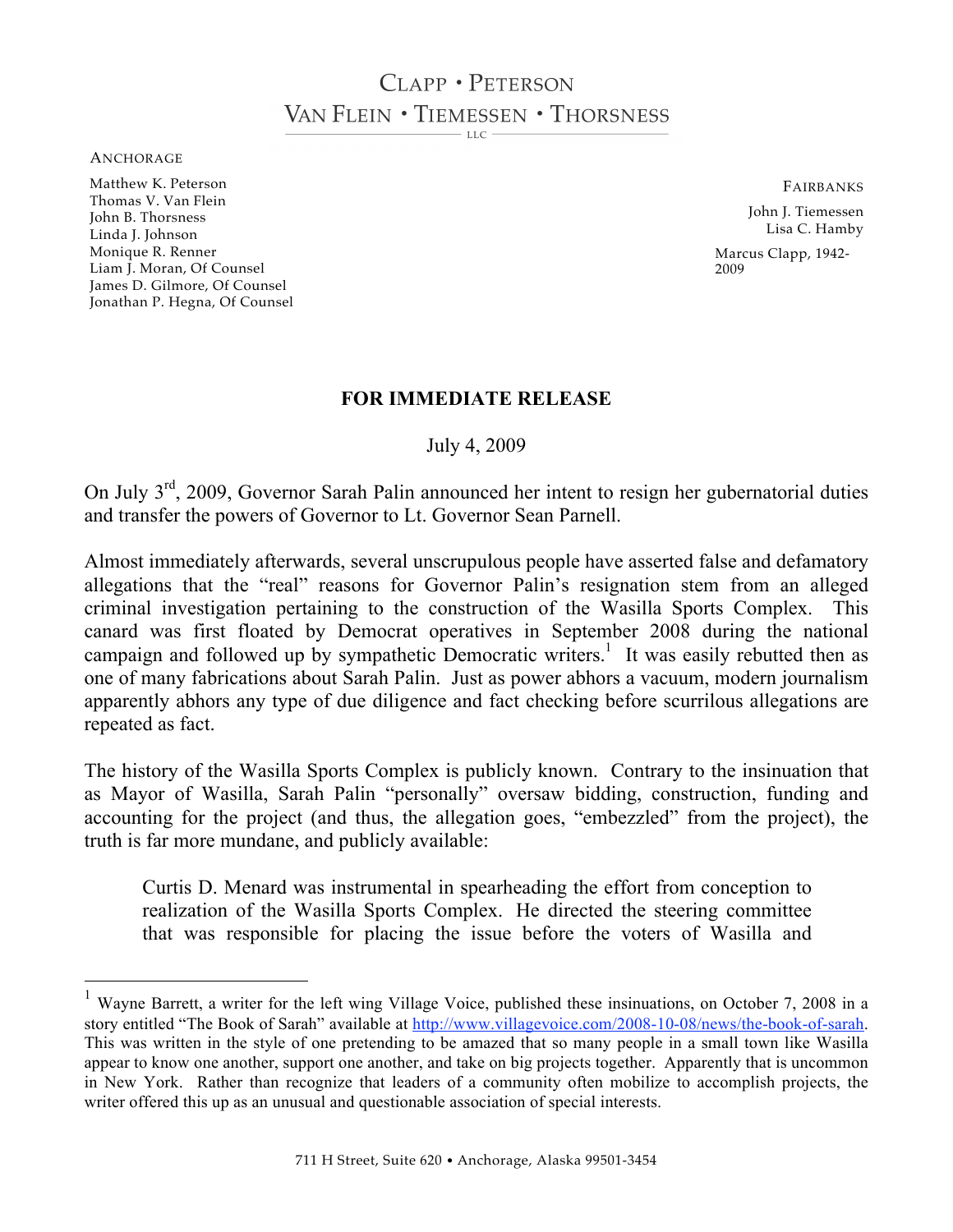## CLAPP · PETERSON VAN FLEIN . TIEMESSEN . THORSNESS

subsequently passed. He remained chairman of that committee through the design and construction of the facility. He was an ardent supporter and leader of civic, educational and athletic endeavors within the community as well as an advocate of the continued success of the Sports Center.

http://www.cityofwasilla.com/index.aspx?page=114. Thus, as any basic fact checker would learn, the Mayor of Wasilla is not listed as "chair" of the Steering Committee. As Mayor, Governor Palin did appoint the committee, another fact readily verifiable, and she was publicly on record supporting the need for such a facility—as was most of Wasilla. "Wasilla weighs sports facility" published December 6, 2001 and available at http://www.adn.com/sarahpalin/background/story/517370.html. While her public support of this project was deemed pivotal by many, the actual construction, bidding, financing and other day-to-day management of the project was not in her scope of authority as Mayor.

In addition, Sarah Palin was then criticized by some of not showing enough interest in the project. The Frontiersman reported that at a public meeting with the Chamber of Commerce, an opponent of the project "accused Wasilla Mayor Sarah Palin of staying quiet about the arena because of her campaign for Lieutenant Governor.""Sports Arena Campaign gets Rolling" **http://www.frontiersman.com/articles/2002/02/21/news6.txt** (February 22, 2002).

Further, this was a highly public project, approved by the voters, and subject to public bid requirements. As described by the City of Wasilla itself:

The city uses competitive means for the purchase of all goods and services as required by Wasilla Municipal Code 5.08. The city also utilizes contracts and price agreements established by the State of Alaska, the Western States Contracting Alliance and other cooperatives or agencies when it is deemed to be in the best interest of the City. The city believes in open, fair competition and strives to ensure that all vendors have equal opportunity to compete for city business.

The City of Wasilla operates under a decentralized purchasing system. This means purchasing decision up to \$5,000 is made independently by the departments in the city (with the exception of Management Information System purchases). When the estimated amount for goods or services is between \$5,000 and \$9,999, departments are required to obtain three quotes prior to purchase. The departments may utilize the services of the Purchasing/Contracting Officer (PCO) for this process or may do it themselves; however, when this processed is selected, the PCO must sign off on the final product prior to purchasing or contracting.

### *For purchases beyond \$10,000, the city requires all departments to contact the*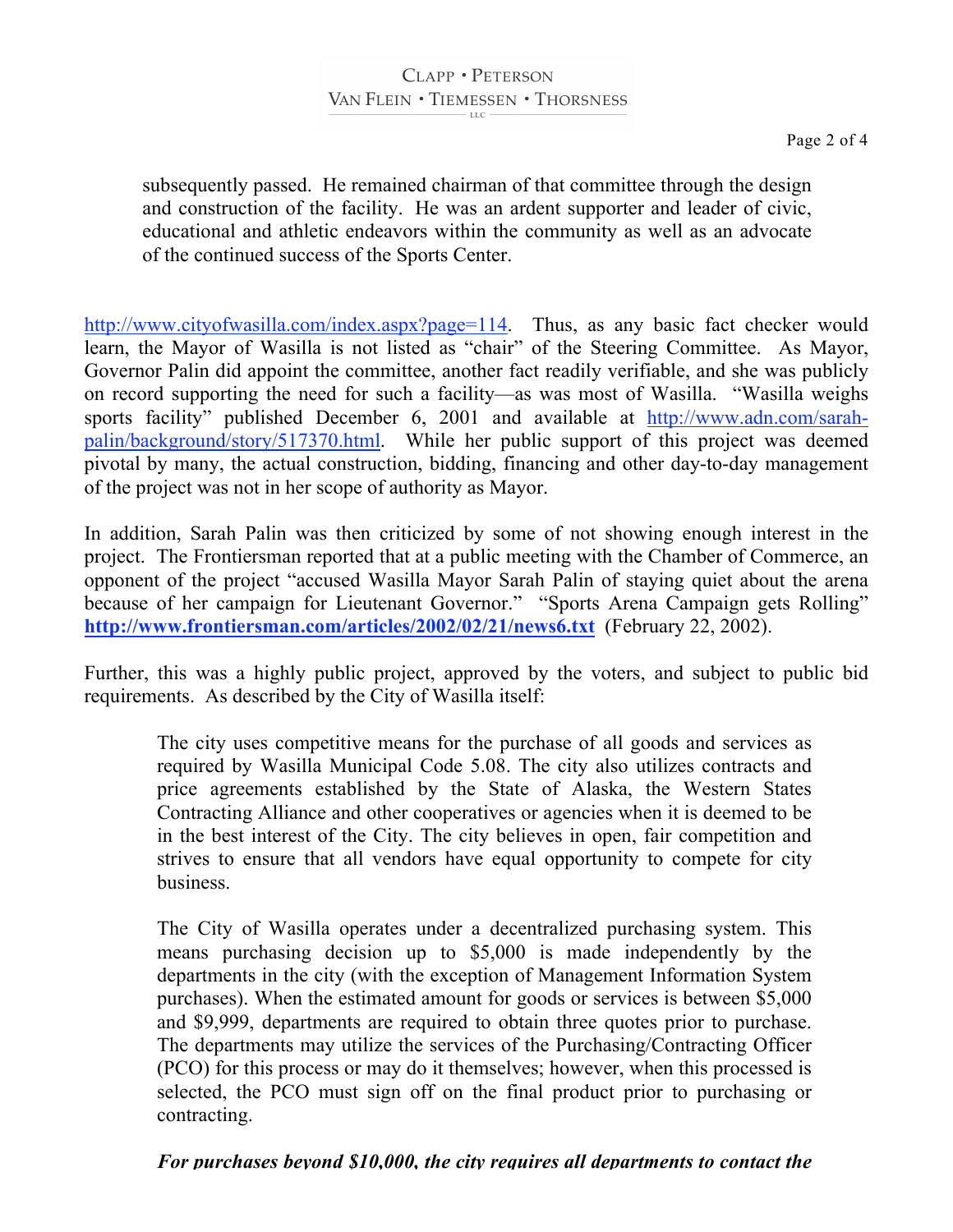## CLAPP · PETERSON VAN FLEIN . TIEMESSEN . THORSNESS

### *PCO who will utilize the city's bid process according to Wasilla Municipal Code 5.08.* The bid process is initiated through either an Invitation to Bid (ITB), utilized when the city knows the specifications for the purchase; or a Request for Proposal (RFP), utilized when the exact specifications or process is unknown.

http://www.cityofwasilla.com/index.aspx?page=360#82. Accordingly, the Sports Complex was publicly bid, in accordance with City and state law, and was accounted for in the time and manner all public projects are handled. The Mayor of Wasilla, be it Sarah Palin, or her successor, did not handle the funds, or the materials, for this project. To thus suggest she "embezzled" is as false as it is impossible.

The additional claim of "proof" of wrongdoing is the allegation that the Palins purchased building materials from Spenard Builders Supply—and that this company may have provided supplies for the Sports Complex. Prior to the construction of Lowe's and Home Depot within the last few years in Wasilla, Spenard Builders Supply was the primary building supply company in Wasilla. It can hardly come as a surprise that it would sell materials to small homeowners or that it would also bid to supply commercial contracts. One would be hard pressed to find a home, cabin or outbuilding in the Mat-Su Valley in which Spenard Builders Supply did not sell at least some of the materials.

The Palins built their Lake Lucille house using Todd as the general contractor. Todd's family owns a hardware and building supply business in Dillingham. He is no stranger to construction, or to rolling up his sleeves and doing work. The Palins used a combination of personal savings, equity from the sale of their prior home, and conventional bank financing to build the house like millions of American families. The deeds of trust are recordable public records. Basic journalism and fact checking would confirm this.

The Sports Complex was built in 2002. It is now 2009. While the Federal Government has a process to follow, and that process sometimes takes time, we can categorically state that we are not aware of any "federal investigation" that has been "pending" for the last seven years. We are aware of no subpoenas on SBS regarding the Palins. We are aware that the Federal Department of Justice and Federal Bureau of Investigation have been helpful, responsive and diligent in prosecuting the email hacker and in cleaning up Alaska's corrupt legislators. To be blunt—this "story" was alleged during the campaign, evaluated then by national media and deemed meritless. Nothing has changed.

To the extent several websites, most notably liberal Alaska blogger Shannyn Moore, are now claiming as "fact" that Governor Palin resigned because she is "under federal investigation" for embezzlement or other criminal wrongdoing, we will be exploring legal options this week to address such defamation. This is to provide notice to Ms. Moore, and those who re-publish the defamation, such as Huffington Post, MSNBC, the New York Times and The Washington Post, that the Palins will not allow them to propagate defamatory material without answering to this in a court of law. The Alaska Constitution protects the right of free speech, while simultaneously